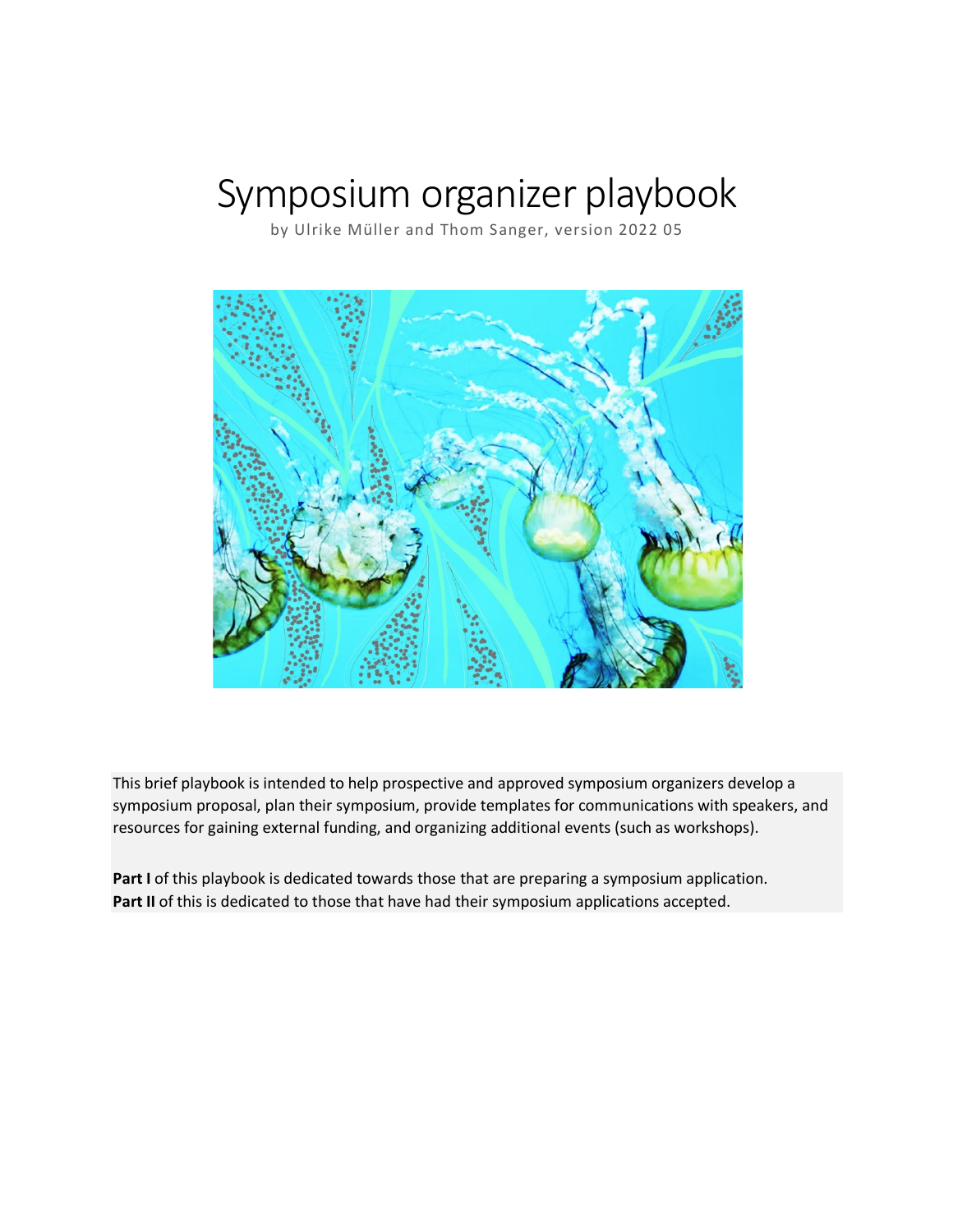# Why organize a symposium? What previous organizers say

#### **Sharlene E. Santana** *(SICB 2016 A Bigger Picture: Organismal Function at the Nexus of Development, Ecology, and Evolution)*

"Organizing a SICB symposium gave me the opportunity to connect with colleagues and synthesize key challenges and opportunities to move forward in our field of study. The synergies we created led to new papers, grant proposals and research initiatives. The symposium also gave opportunities to junior researchers to share their work and ideas, thereby showcasing them as future leaders in the field."

#### **Andrea Liebl** *(SICB 2013 Ecological Epigenetics)*

"It was really great to get a bunch of people together working towards the same goals. It's still a new field (and even more so then!) so just having the time, space, and bandwidth for everyone to sit in the same room together and chat about things was HUGELY helpful."

#### **Janneke Schwaner** *(SICB 2021 An evolutionary tail: Evo-Devo, structure, and function of post-anal appendages)*

"Organizing a symposium offered me the opportunity to work closely with two organizers I picked (one I didn't really know before I started, but I am on the verge of submitting another symposium proposal with that person right now ;) ) as well as that I liked the interaction with the speakers and the program officers at SICB. Being an organizer gives a lot of opportunities. We got involved in a outreach project including two high schools and we organized a corresponding workshop which resulted in a forwardlooking review article on the topic of our symposium. And besides that it was the start of two collaborations directly involving me, I also know of at least 2 combinations of speakers that started collaborations after the symposium. Knowing that I created a platform for researchers to synergistically interact was huge. in the end, the many many manuscripts in the special issue in ICB were the cherry on the cake."

#### **Dan Speiser** *(2018 International Congress of Neuroethology)*

"I think organizing an event can be really helpful if you're trying to draw attention to a new sub-field. The symposium I co-organized was on distributed visual systems, a research area that had been growing for a while (within visual ecology and neuroethology) but didn't even have an agreed-upon name. I suspect the symposium helped pitch our research area to the program officers in attendance. It certainly helped build and maintain collegiality between colleagues, which is important when everyone around you can choose to either be a collaborator or competitor."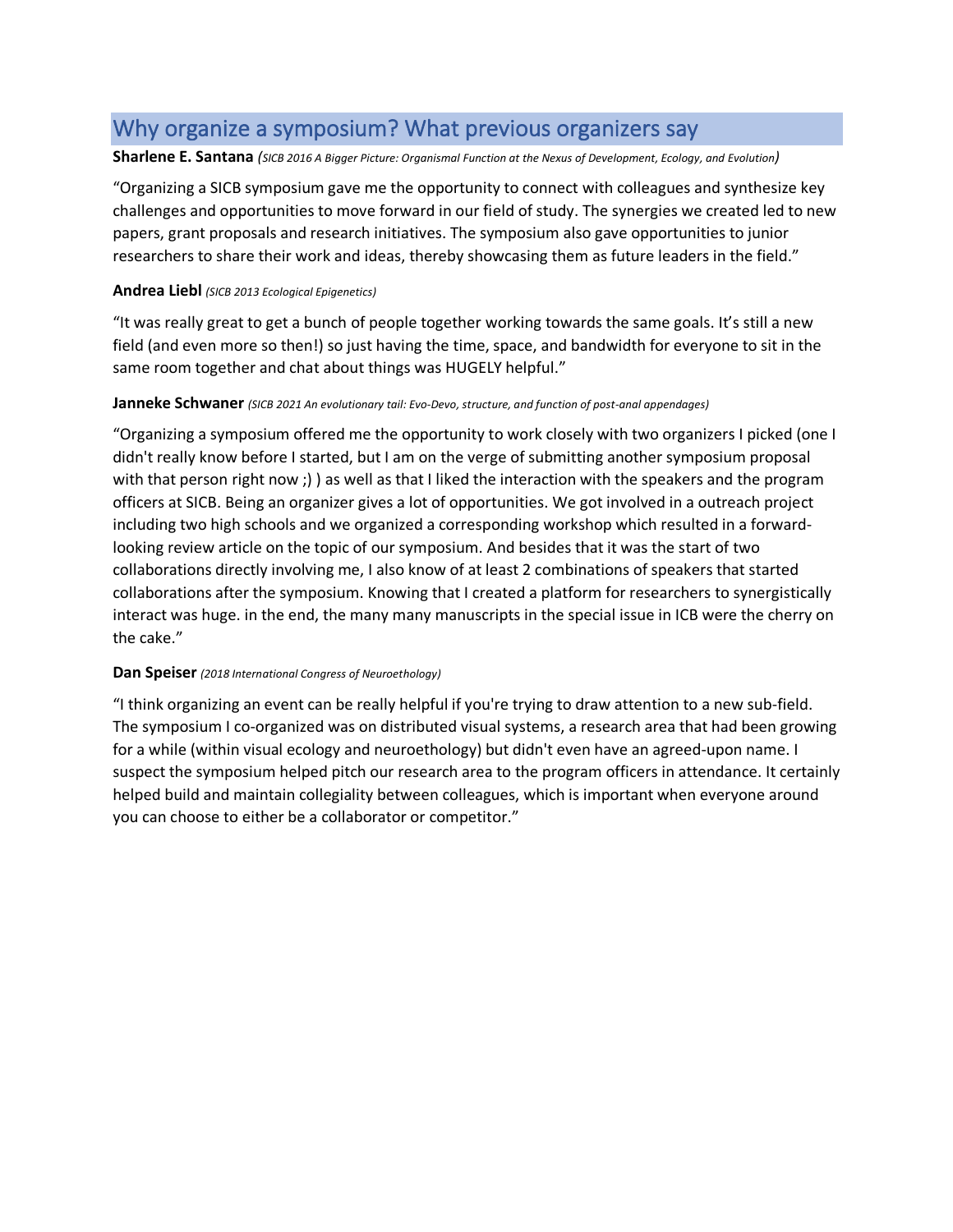# Tips from previous symposium organizers

**Sharlene E. Santana** *(SICB 2016 A Bigger Picture: Organismal Function at the Nexus of Development, Ecology, and Evolution)* **"**When selecting speakers, aim to maximize diversity of career stages, types of institutions, organisms, backgrounds, etc. This makes not only for a more inclusive symposium, but creates richer synergies among participants.

I am so glad...we applied and got an NSF grant to support our symposium. Putting the proposal together helped us fine-tune our goals, and develop outreach activities aimed at increasing diversity in SICB. These additionally gave our symposium speakers the opportunity to engage in mentorship activities that were highly effective.

I am also glad all of our speakers decided to publish their papers in ICB. Altogether, the collection of papers in that issue fit together to showcase the vision we had for our symposium."

#### **Andrea Liebl** *(SICB 2013 Ecological Epigenetics)*

**"**I co-organized one in 2013 (!!!) on eco-epigenetics. For this symposium in particular, I wish we had gone a little outside the field and brought some people in who student epigenetics in model organisms but who would be interested in ecology stuff to talk about the techniques they use in the medical/model organism field so we could do some thinking on how to push the field forward."

#### **Dan Speiser** *(2018 International Congress of Neuroethology)*

**"**The biggest lesson to me for symposia is to invite people who will actually want to be there. Like maybe you can get a big name to give a talk, but will they show up to the other talks and generally be in engaged? Are they reasonably likely to submit a paper associated with the symposium to *ICB*? Beyond that, I think it's good to plan some sort of social event that brings people together for conversation. My impression is that cultural norms are shifting so that it's better if these events aren't "let's go to the bar."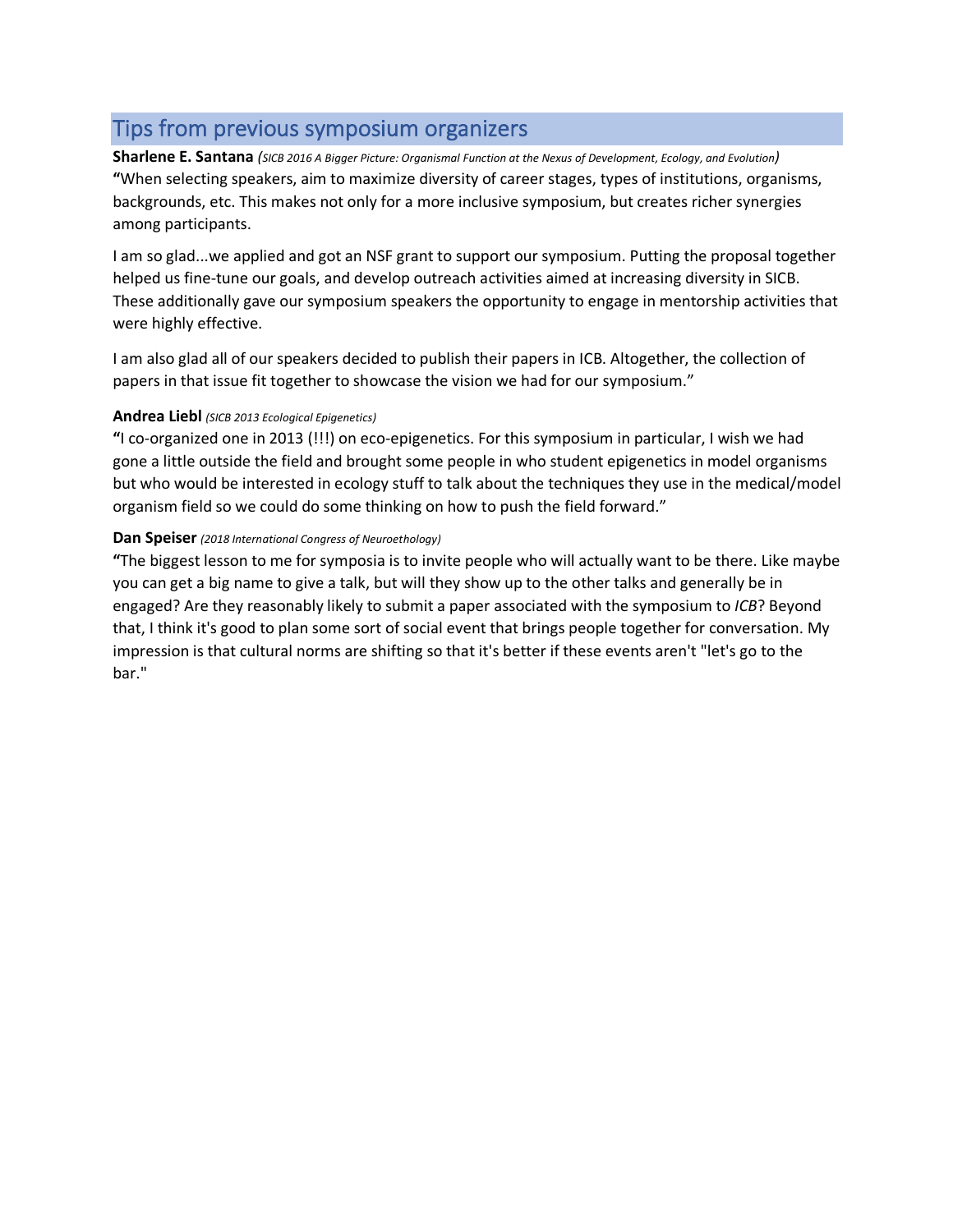# Part I: Preparing a symposium proposal

Applications for symposia are often due in **August**, approximately 16 months before the symposium is going to be held. In fall of that year, the programming committee will evaluate the applications and allocate divisional funds to the selected symposia. Announcements for selected symposia typically come in early December.

# Symposia have the following format:

Symposium occur during the SICB annual meeting, held typically January 3-7 8:00am – 3:30pm with time for breaks and lunch There are 11, 30-minute talks There is room for round tables or workshops

# Spring (> 20 months before symposium)

# **1. Brainstorm symposium ideas with colleagues**

- o Check your ideas for
	- timeliness: were similar SICB symposia and other relevant events held recently?
	- scope: is the topic interesting to a wide range of SICB members and divisions?
	- importance and innovation: is this a vibrant, forward-looking topic?
	- integration: does the symposium bring people or ideas together in new ways?

# **2. Get input and support from SICB early**

- o Reach out to the SICB program officer, SICB divisional program officers and division chairs to pitch your idea and get feedback on scope, and input on possible speakers, and possible divisional sponsorships
	- the proposal asks you to identify (divisional) sponsors
	- recruiting divisions as sponsors increases your chances of obtaining divisional funds to support your symposium; symposia typically receive \$1000 to \$5000 in SICB divisional funds to support speakers and symposium-related activities, allocated by divisional representatives during the SICB Program Committee meeting in fall.
- $\circ$  Reach out to other potential co-sponsors (such as The Crustacean Society, The American Microscopic Society)
- o Discuss with SICB program officer if your symposium could be a 'SICB-wide' symposium
- o Suggested meeting agenda:
	- § share tentative topics and potential speakers
	- share motivation (see above: timeliness, scope, importance, integration)
	- identify potential sponsors and co-sponsors
	- discuss recruitment of speakers to ensure diversity and inclusion

# Spring/Summer (> 18 months before symposium)

**3. Invite potential speakers**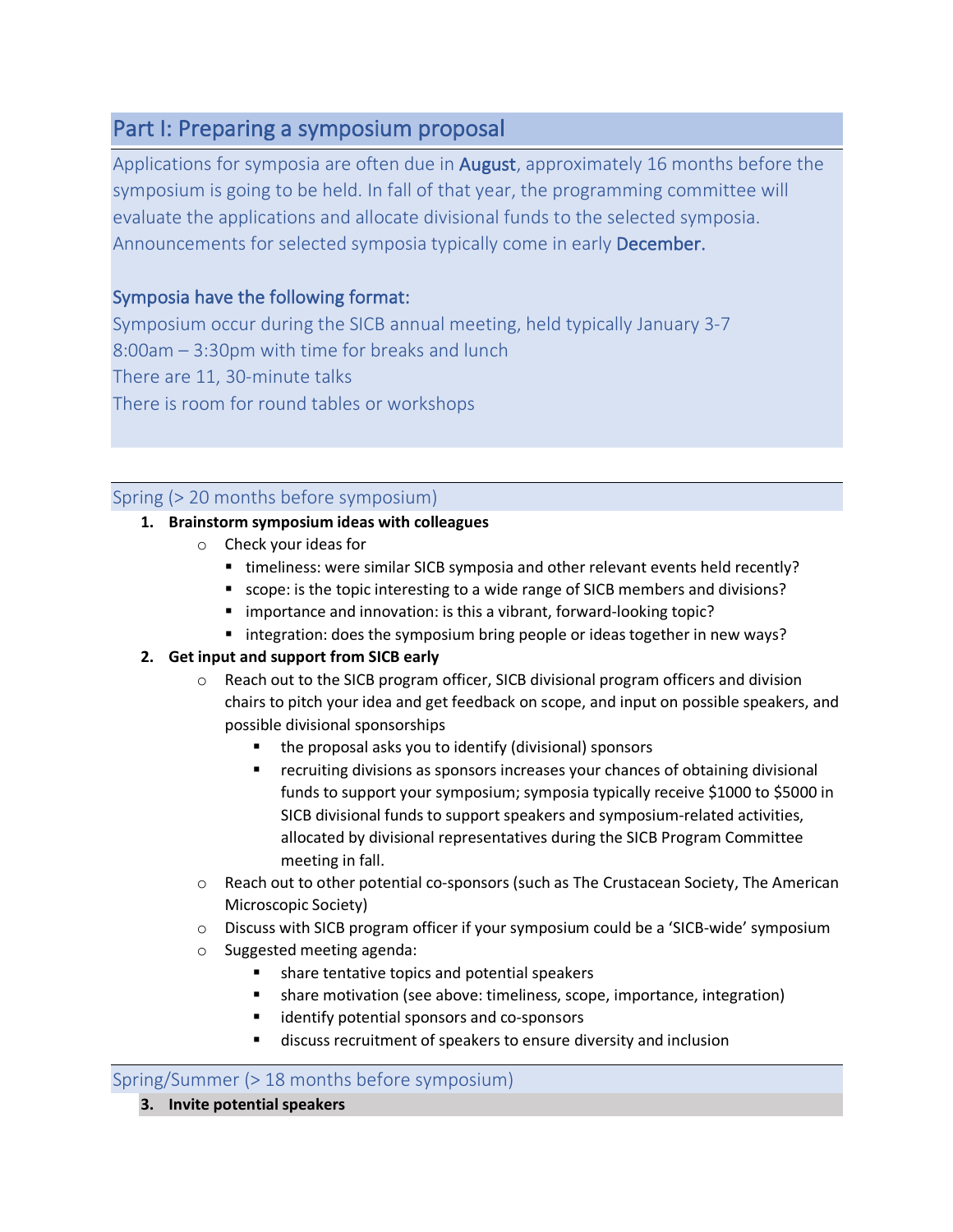- $\circ$  Invite in several waves to get 8 to 10 confirmed speakers out of 10 to 15 potential speakers by the time you submit your proposal
	- build in backup because cancellations can and will happen at any time; SICB offers the option of complementary sessions to the symposium for contributed talks and posters; offer some speakers to present in a contributed session, then upgrade the offer if a symposium slot opens due to a cancellation (presenters in contributed sessions are not required to submit a manuscript, but are encouraged to do so)
	- § offer mid-and late-career speakers with their own research team to pass the invitation along to a team member; or after they accept, offer them to invite additional presenters from their team for contributed sessions (incl. the offer to submit a manuscript)
- o Inform potential speakers about:
	- 'We are in the proposal phase': tell speakers that you are still in the planning phase, but no need to downplay the chances of your proposal. SICB works hard before (and after) proposal submissions to help organizers put together winning symposia; know that you are encouraged to ask for input early and all at critical steps; declined proposals are often invited to change format (workshop) or postpone to next year
	- Publication requirement: speakers are required to publish a manuscript with ICB on a topic related to their talk
		- articles can be a range of formats (research article, review, perspective, policy paper)
		- manuscripts need to be submitted by the end of January following the meeting
		- articles longer than 12 pages may incur page charges
		- one color figure is free in the print version if the manuscript is submitted by the early-bird deadline (contact ICB for publication timelines)
		- Reach out to ICB to develop a publication plan if you anticipate inviting speakers who are unlikely to want to be lead authors of a journal publication, such as speakers from organizations that may have different publication requirements
	- Funding for speakers:
		- speakers who submit a manuscript to ICB will have their registration fee waived or reimbursed, depending on time of submission
		- symposia receive funding from SICB divisions (\$1000 to \$5000 depending on the number and commitment of divisional sponsorships) to support speakers
		- membership fees will be reimbursed for new members only; existing, renewing or lapsed members will be reimbursed at the registration rate for members.
- o Plan more than a symposium: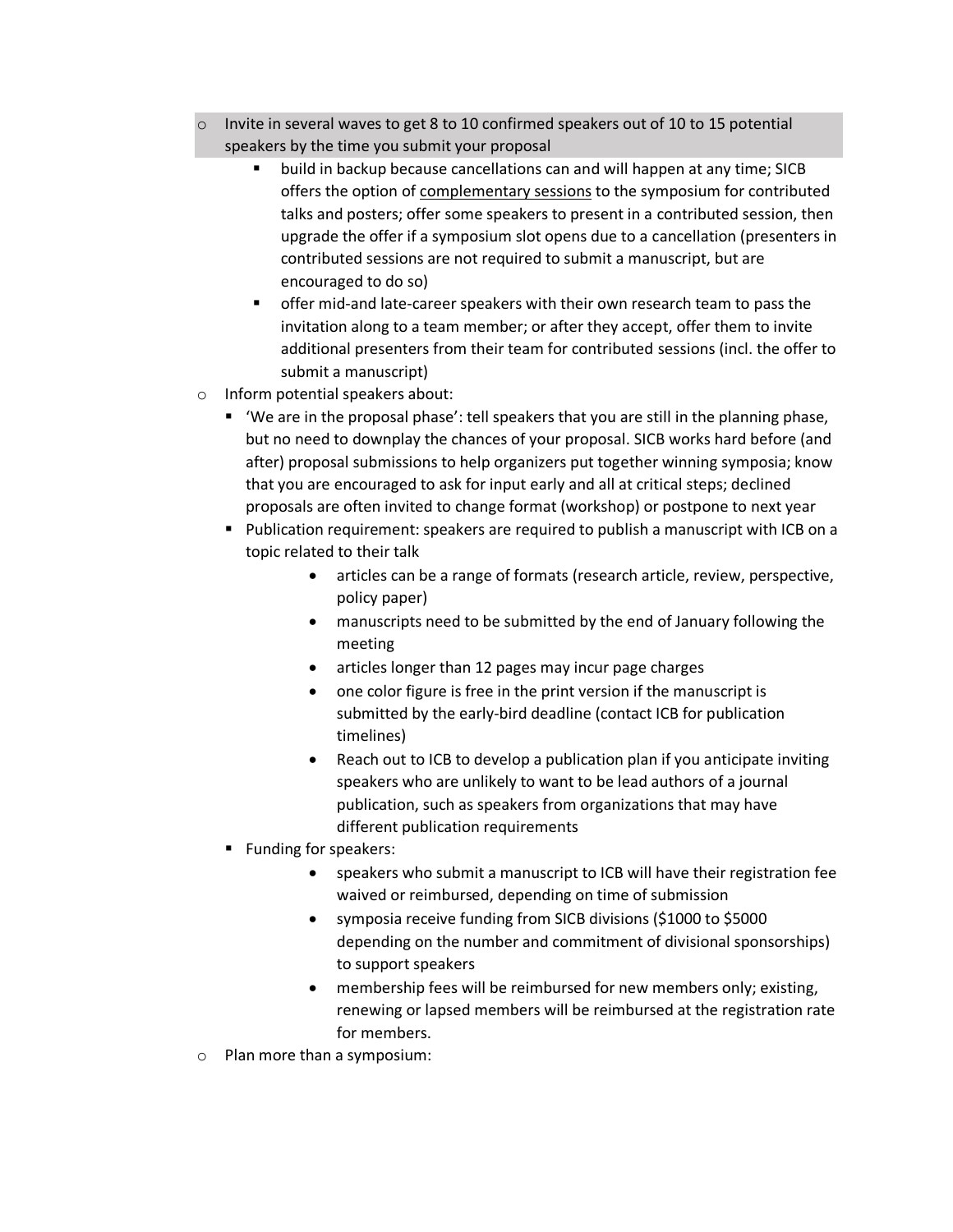■ consider offering a workshop, panel discussion, round table, or outreach event that would compliment and increase the impact of your symposium and make use of the unique opportunity of bringing people together for your symposium

# **4. Develop a strong symposium proposal**

Successful proposals are:

- **forward-looking:** The program committee will be interested in symposia that highlight cutting-edge science that will be of broad interest at SICB. This is also important for potential NSF or NIH funding that could support the symposium
- § **have broad impacts:** The program committee will be pleased by proposals that address the Broader Impacts Criteria at NSF. This can be achieved by in multiple ways. SICB is particularly interested in ensuring that there is diversity in the speakers at all levels: racial, ethnic, experience, regional. Proposals should also seek to balance gender in its line-up of speakers that represent the diverse membership of SICB as outline in the "Guidelines for Broadening Participation in SICB's Leadership, Program, and Awards." One way to improve the diversity of a symposium is to include a complementary contributed paper or poster session for trainees. Another way to include broader impacts is to incorporate an educational component by encouraging speakers to include discussion of innovative educational or training components of their research.
- § **ensure diversity and inclusion among speakers**

# Summer (16 months before symposium)

# **5. Submit your proposal**

- o Submission is on the SICB website
	- use the template and example proposal to help you prepare
	- look out for SICB communications (email, SICB website, contact the program officer) to get to the submission webpage
	- § you can edit the submitted proposal on the webpage up to the submission deadline
	- reach out to the program officer if you have problems, have an incomplete proposal, or missed the deadline
		- discuss recruitment of speakers to ensure diversity and inclusion

# Summer (14 months before symposium)

# **6. Revise your proposal (if requested to do so)**

- $\circ$  The SICB program committee will evaluate your proposal. The committee comprises the SICB Program Officer, the Program Officer-Elect, the divisional Program Officers, selected representatives from co-sponsoring organizations, the ICB editor, and the meeting director of the SICB management company.
- $\circ$  The program officer will communicate with you about the committee's decision, typically in early December. You may be required to revise your proposal before final acceptance.
- $\circ$  The program officer will inform you about sponsors and the funds they committed to your symposium.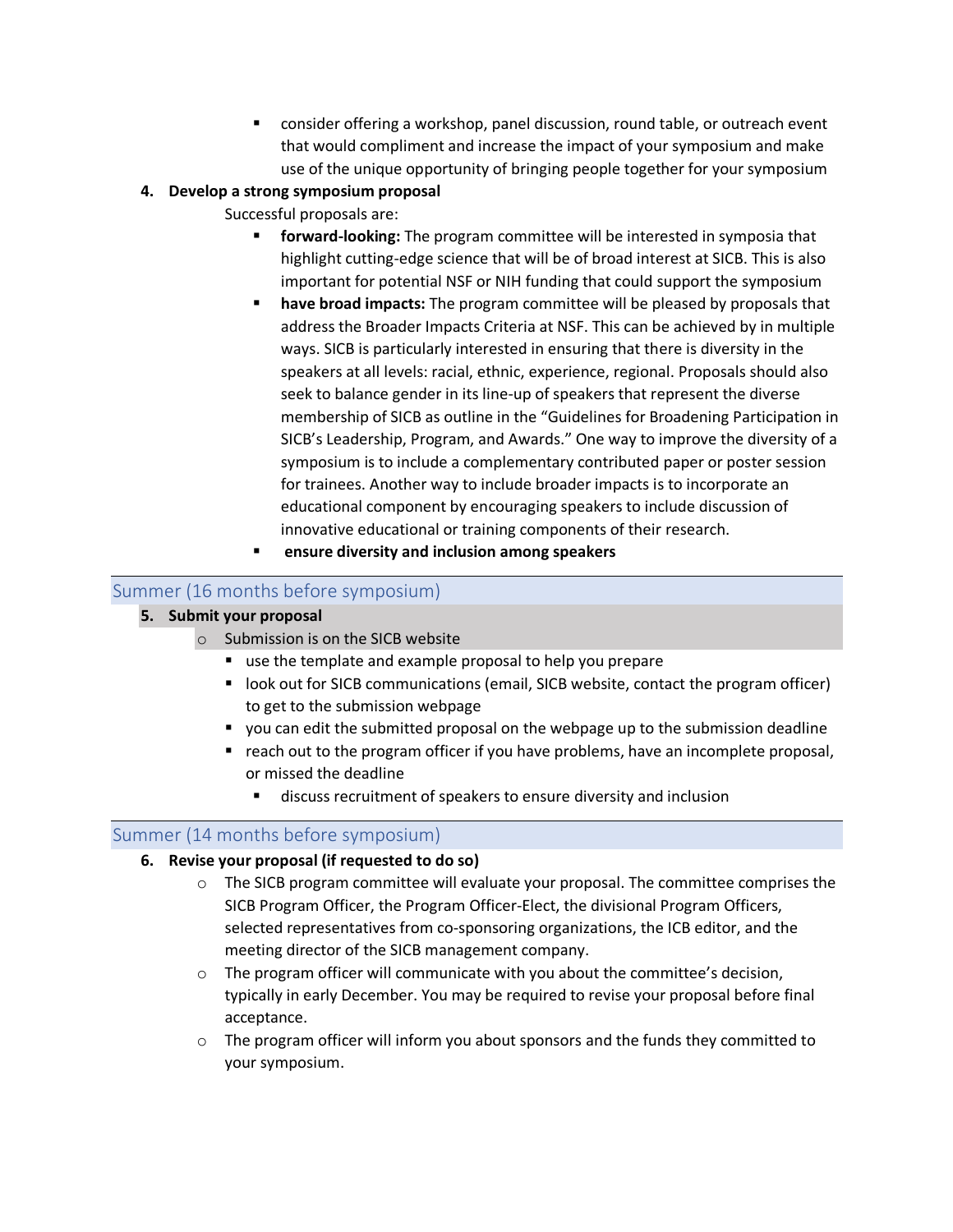# Part II Organizing a symposium

# November/December (> 13 months before symposium)

# **7. Notification to speakers**

- o Notify your invited speakers that the symposium proposal is accepted.
- o Ask speaker to reconfirm commitment, talk topic, publication commitment (*see letter template and info-collection table in the Resources below*).
- o Encourage speakers to recruit presenters for complementary session to your symposium (posters, talks); e.g. encourage all speakers to invite collaborators, encourage senior speakers to invite early-career lab members (such as student researchers).

# **8. Planning meeting 1 with your organizers**

- o Agenda:
	- review tentative speaker list and schedule: who confirmed, who needs to be replaced?
	- check budget: how much funding did SICB commit? seek external funding (such as NSF, Company of Biologists, HHMI)
	- **•** if desirable: develop plans for cross-speaker collaborations and symposium cohesion
		- if desirable: develop survey to share with speakers to inventory ideas [*see Resources below for a template letter to speakers and a survey template*]
	- if desirable: create an online repository for information exchange, such as meeting minutes and draft manuscripts to be shared with confirmed speakers (such as Google drive, Box, Microsoft Teams)

# January before the event (12 months to symposium)

# **9. Attend events at the annual SICB meeting the year before your symposium**

- $\circ$  SICB organizes a work meeting for symposium organizers (often as a breakfast meeting)
- o contact SICB program officer for details

# **10. Planning meeting 2 with organizers**

- o Agenda:
	- develop plan to facilitate symposium cohesion and possible cross-speaker collaborations
	- § develop ideas events associated with your symposium at the annual SICB meeting (such as workshop, lunch brown bag, panel discussion, ask-an-expert booth, outreach event, social)
	- develop publicity and social media strategy for your symposium
	- assign tasks (such as writing proposals for funding, developing and sharing a survey, organizing virtual meetings with authors, organizing additional events at SICB)

# **11. Notification to speakers**

 $\circ$  If desirable: contact speakers to identify suitable times for monthly or bi-monthly meetings to create collaborative manuscripts and / or a cohesive symposium (use apps such as Doodle poll, When2meet)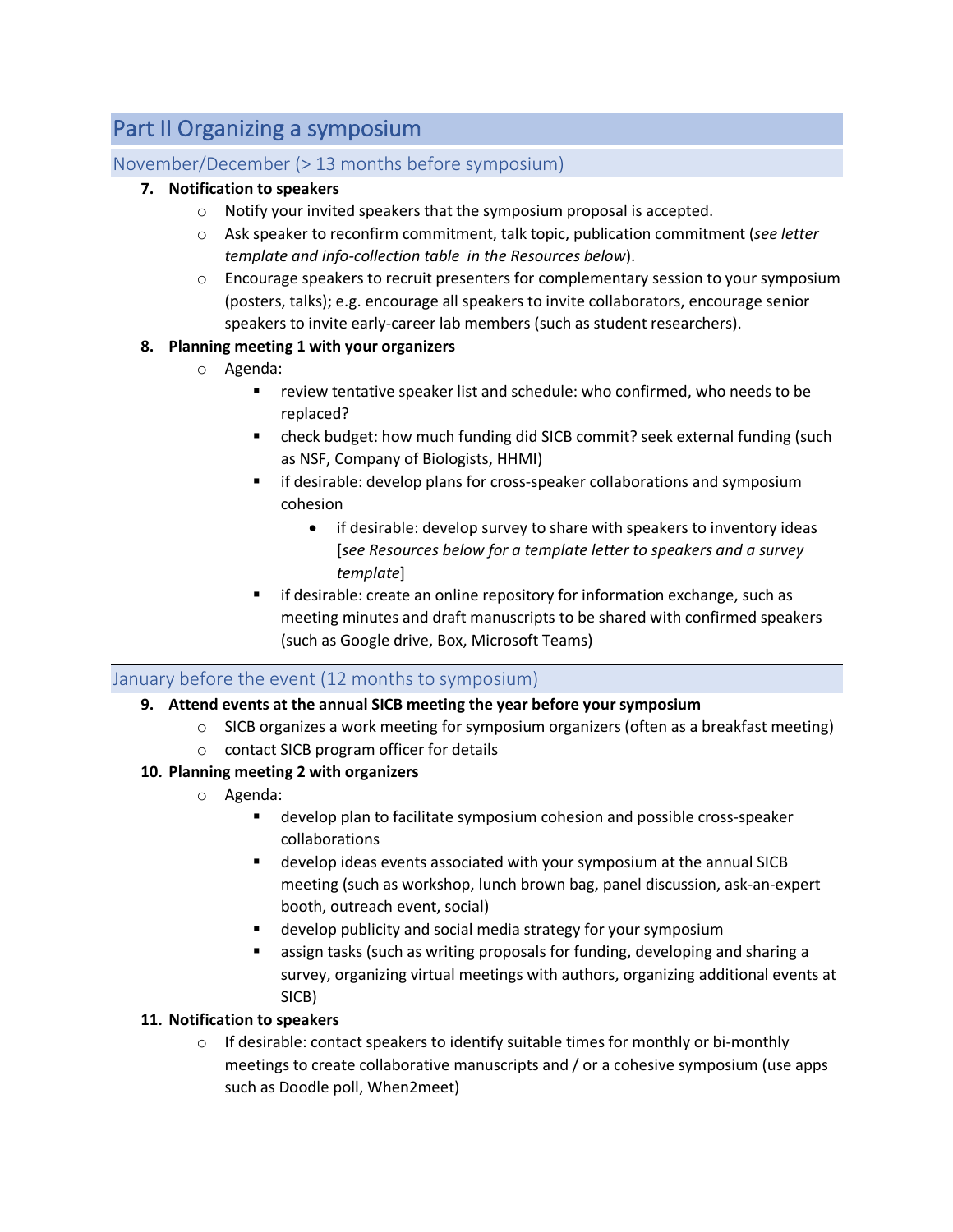# February/March before the event (10-11 months to symposium)

# **12. Planning meeting 3 with organizers**

- o Agenda:
	- develop plan to facilitate symposium cohesion and possible cross-speaker collaborations
	- develop ideas events associated with your symposium at the annual SICB meeting (such as workshop, lunch brown bag, panel discussion, ask-an-expert booth, outreach event, social)
	- develop publicity and social media strategy for your symposium
	- assign tasks (such as writing proposals for funding, developing and sharing a survey, organizing virtual meetings with authors, organizing additional events at SICB)

#### **13. Planning meeting 1 with speakers**

- o Agenda:
	- icebreaker
	- share results of survey to inventory important talking points
	- facilitate discussion to develop collaborative manuscripts around important talking points (consider allowing speakers to sign up to multiple topics)
	- share plans for additional events associated with your symposium to get feedback and develop additional ideas
	- invite ideas for finding additional funding

#### **14. Submit proposals to external funders**

- $\circ$  Submit a proposal for external (i.e., outside of SICB) funding of your symposium. Earlier is better. Consider NSF, Company of Biologists, other agencies, foundations, or companies (e.g., equipment suppliers).
- o NSF-IOS is one possible source of funding. Symposium organizers have historically had a better than 30% success rate on these grants with NSF, so it is well worth the effort.
- $\circ$  Discuss the process, when to apply, and how much to request with the SICB Program Officer and appropriate Divisional Program Officers. Example proposals are available through the SICB program officer and ICB editor in Chief.
- o **Submission of a proposal for external funding is a requirement to receive SICB support for the symposium**.

# March to July before the event (6 to 10 months to symposium)

#### **15. Publication plan**

 $\circ$  Fill out the forms the ICB editorial office will send to you (such as the 'Intent to submit' form) and communicate with the Editor of *Integrative and Comparative Biology* (ICB) (editor@sicb.org) about your publication plans. Inform the Editor of any changes in these plans up to the time of paper submission.

#### **16. SICB website (by June)**

 $\circ$  Develop information on the symposium that will be used to inform the membership of SICB and others. This information will be placed on the SICB home page and can be used for press release leading up to the annual meeting. Organizers should provide the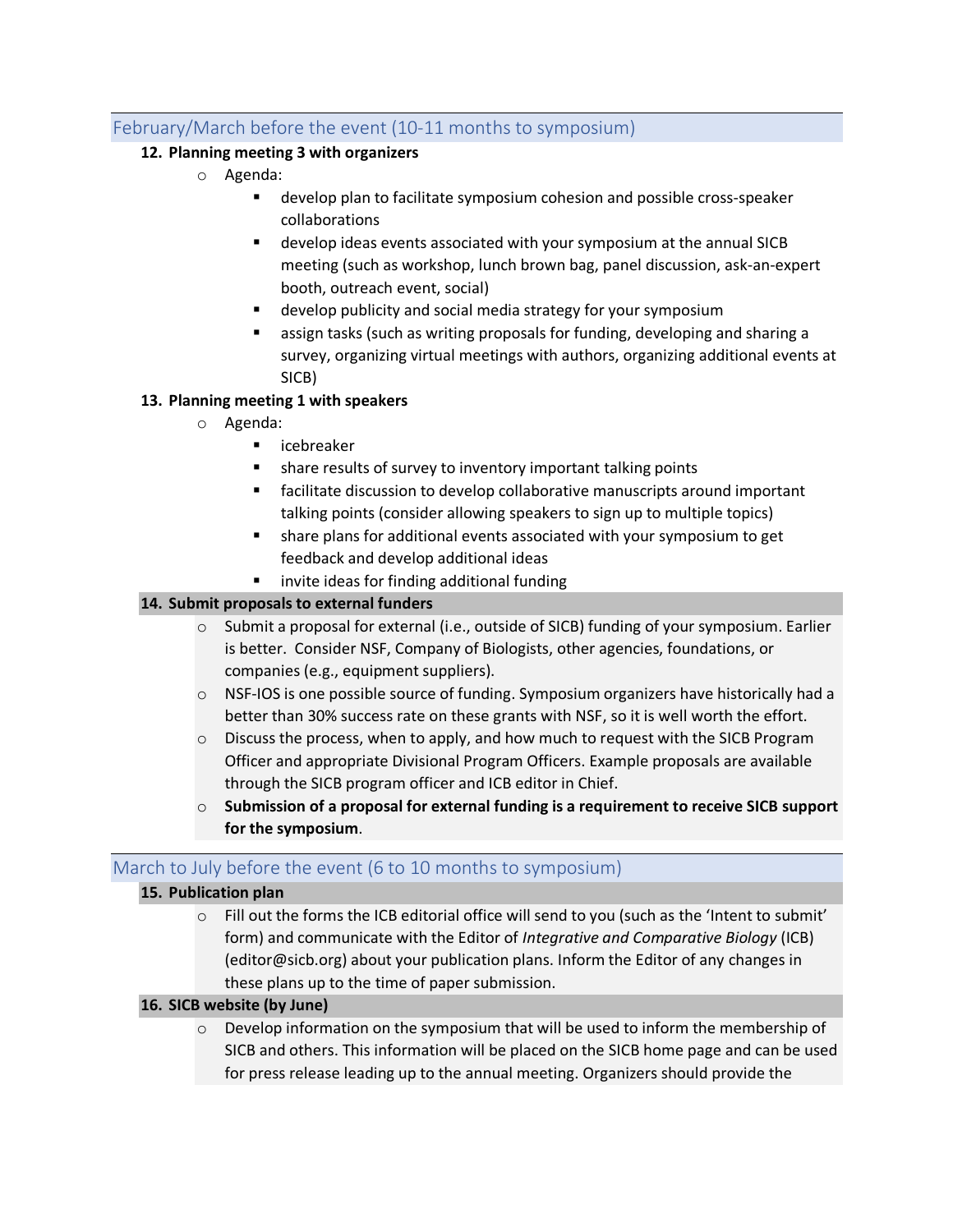following to the SICB Program Officer (ProgramOfficer@sicb.org), the SICB Secretary (Secretary@sicb.org), and the SICB communication editor :

- title of symposium
- § overview of symposium: a brief paragraph describing the symposium and its goals
- an iconic image (graph, photo) that represents the symposium
- symposium sponsors, including a list of divisional sponsors
- names and institutional affiliations of the organizers
- § names and email addresses of the symposium speakers and the titles of their presentations

#### **17. Planning meetings with organizers**

- o Agenda:
	- identifying sources for external funding, writing proposals for funding
	- facilitate author meetings to develop collaborative manuscripts
	- plan additional events, such as recruiting facilitators for workshops
		- if applicable: submit workshop proposals to SICB program officer (usually due in late summer or early fall before your symposium)
	- advertise your symposium, such as through social media
	- develop a manuscript that will be the General Introduction to your symposium (typically co-authored by all or a sub-set of the symposium organizers, can have additional co-authors; see separate guidelines for 'how to write your symposium introduction')

#### **18. Planning meetings with speakers**

- o Agenda:
	- if desirable: develop collaborative manuscripts
	- **EXTED** if desirable: develop events associated with your symposium at the annual SICB meeting (such as workshop, lunch brown bag, panel discussion, ask-an-expert booth, outreach event, social)

# August before the event (5 months to symposium)

#### **19. Final symposium line-up**

- o Share with the SICB program officer (ProgramOfficer@sicb.org):
	- § **A final symposium description** that follows these rules: Eleven total speakers. 30 minute presentations. Set a time for each speaker starting at 8 a.m. Set a 30 minute coffee break beginning at 9:30 or 10 a.m. Lunch is noon to 1:30 p.m. The symposium concludes no later than 3:30 p.m. before the poster session. Deviations from any of these rules require approval of the SICB Program Officer.
	- § **An estimate of attendance** (e.g., 75, 125, or 225), such that an appropriate room size can be assigned. If the room looks empty, it can detract from the actual success of the symposium.
	- § **A description of any additional events** that you wish to schedule to accompany your symposium. This might include socials, a roundtable discussion, etc. Note that if you want food or drinks, you must budget for that.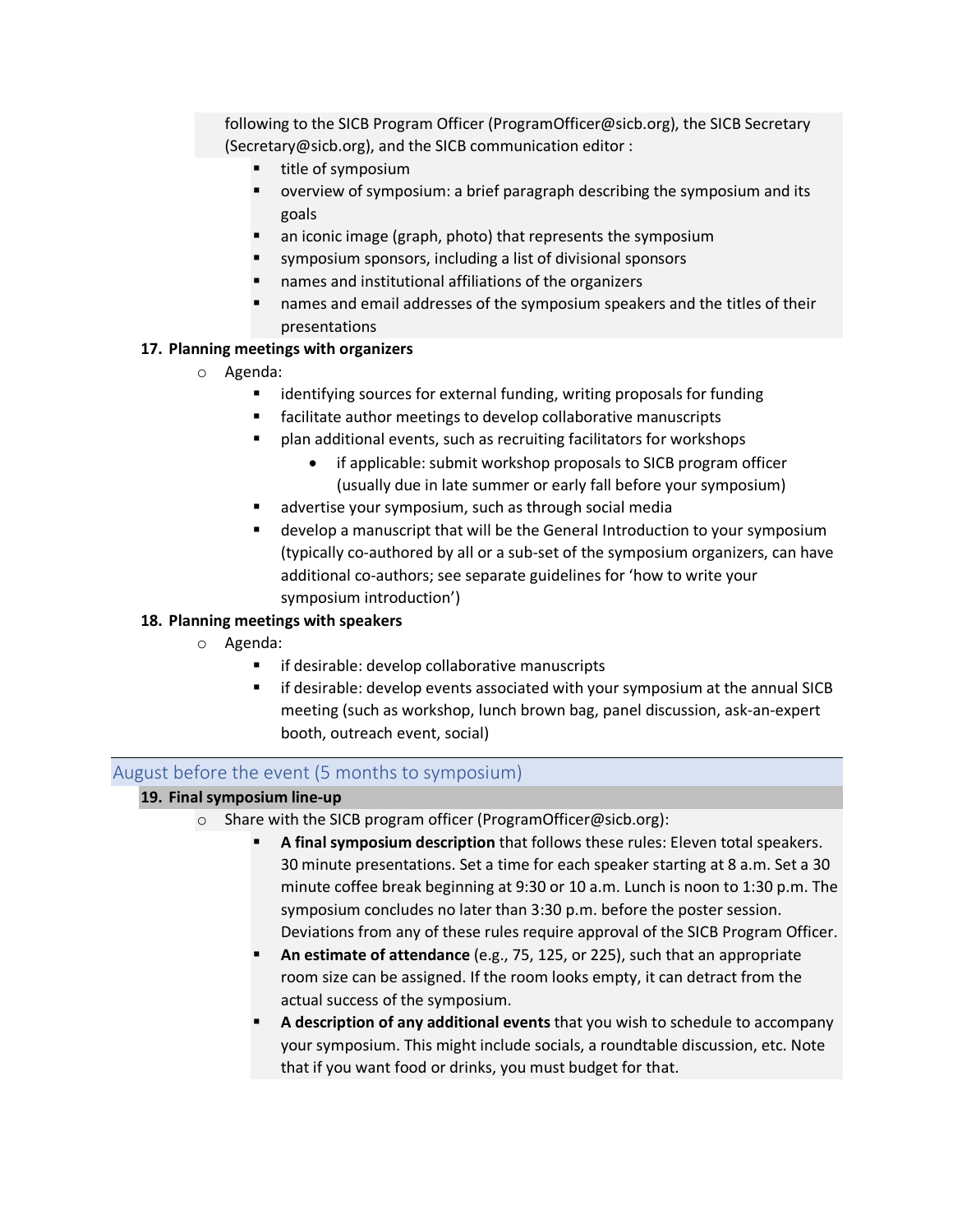- § **A list (or copy of submission) of where you applied for external funding** and, if you were successful, the amount of funding you received.
- § **Information on a complementary session**, if desired. If you are aware of colleagues/trainees who would like to submit presentations for a complementary oral or poster session for your symposium, this can be made into an option on the abstract submittal form. Complementary poster sessions will occur on the same day as the SICB symposium, while complementary oral sessions will occur the day before or after.

#### **20. Notification to speakers: Abstract submission (see letter template in Resources below)**

- o Remind speakers to submit their abstract on the conference website
	- Note that symposium speakers must submit abstracts online by the abstract submission deadline. The symposium organizer is responsible for making sure that all speakers do so.
	- The SICB Webmaster (Webmaster@sicb.org) can help you get access to see if your speakers have submitted an abstract.
	- Please have any speaker who is submitting an oral contributed talk in addition to the symposium talk contact the SICB management company, Burk & Associates, Inc. (LStrong@BurkInc.com) and the Program Officer (ProgramOfficer@sicb.org).
- o Reconfirm symposium title and symposium number to help speakers submit their abstract to the correct symposium

#### November before the event (2 months to symposium)

**21. Notification to speakers: Conference registration (see letter template in Resources below)**

- $\circ$  Remind speakers to register for the conference (speakers are required to register by the early-bird deadline)
	- § This is a deadline for all persons presenting papers and posters at the annual meeting. Symposium participants must observe this deadline. Please make sure that all speakers register and pay for the meeting. They will be reimbursed **after** the conference and **after** they submit a manuscript to ICB.
- o Remind speakers to book their travel (accommodation, travel); SICB offers prenegotiated room rates at the conference hotel

# December before the event (1 month to symposium)

#### **22. Notification to speakers**

- $\circ$  Remind speakers to submit their manuscript, re-iterate submission deadlines and publication costs.
	- § Deadline to receive a free color figure in the printed issue: January 31
	- § Deadline to submit: February 28
	- § SICB covers the first twelve pages of page charges for papers published in ICB. Authors will incur page charges if their manuscript exceeds 12 printed pages.
	- § Only speakers who submit a manuscript (or have been granted an exemption) will be reimbursed by SICB for their registration fee.
- o Speakers should have a draft of their manuscript completed at the start of the symposium.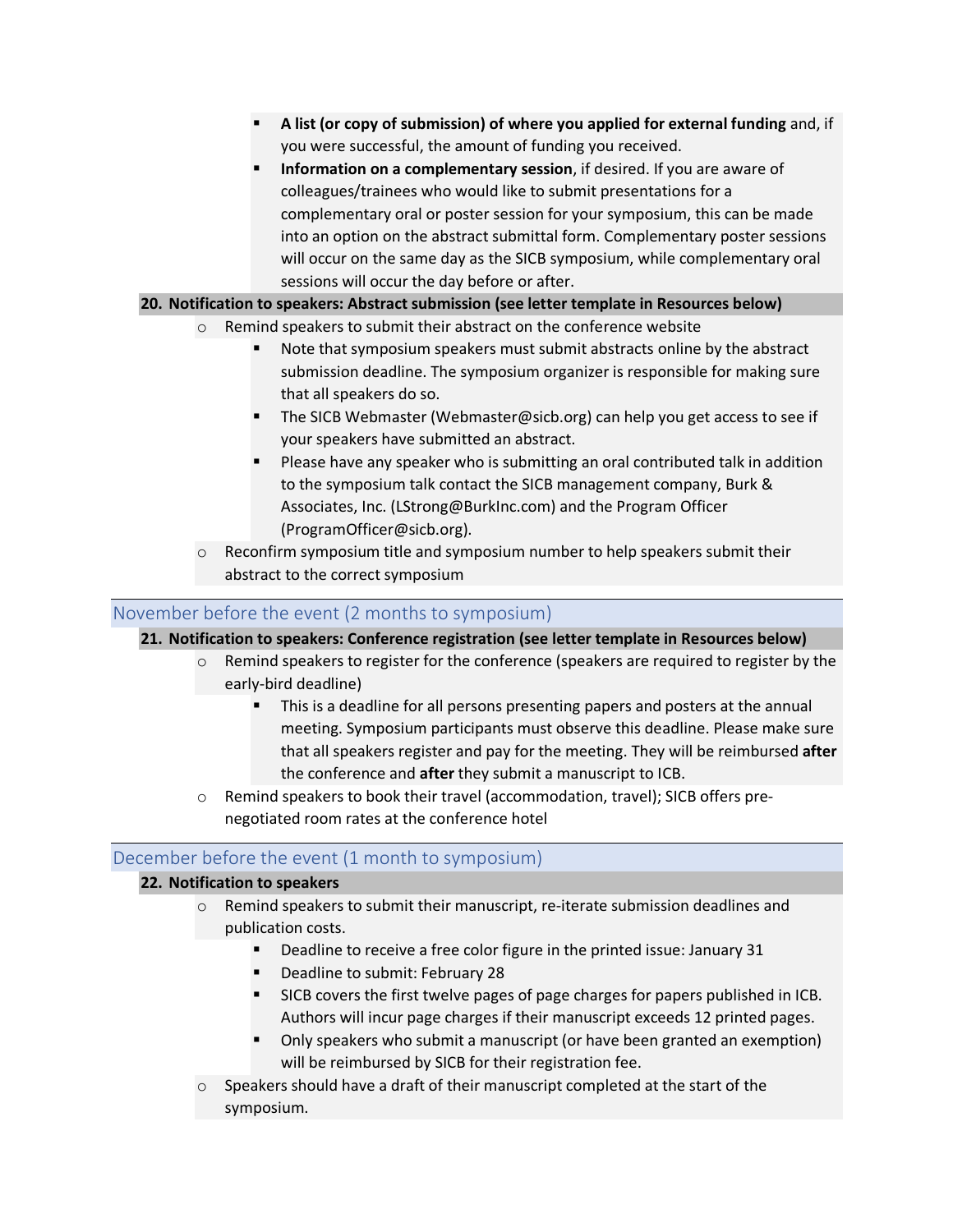#### January after the event

#### **23. Notification to speakers**

- o Remind speakers to submit their manuscript, re-iterate submission deadlines.
	- § Deadline to receive a free color figure in the printed issue: January 31
	- § Deadline to submit: February 28
- $\circ$  Only speakers who submit a manuscript (or have been granted an exemption) will be reimbursed by SICB for their registration fee.

# Part III: Resources

#### Inventory of invited symposium speakers and other contributors

*Grid for inviting symposium speakers*

| Name of author | Invited by | Contact details<br>(email) | Date contacted | Decision<br>(yes/no) |
|----------------|------------|----------------------------|----------------|----------------------|
|                |            |                            |                |                      |
|                |            |                            |                |                      |
|                |            |                            |                |                      |

#### *Grid for inviting other contributors (such as workshop facilitators)*

| Name of contributor   Invited by | Contact details<br>(email) | Date contacted | Decision<br>(yes/no) |
|----------------------------------|----------------------------|----------------|----------------------|
|                                  |                            |                |                      |
|                                  |                            |                |                      |
|                                  |                            |                |                      |

#### *Grid for inviting presenters to contributed sessions*

| Name of presenter | Invited by | Contact details<br>(email) | Date contacted | Decision<br>(yes/no) |
|-------------------|------------|----------------------------|----------------|----------------------|
|                   |            |                            |                |                      |
|                   |            |                            |                |                      |
|                   |            |                            |                |                      |

#### Example proposals

Please find examples of proposals at the linked Google Drive.

Link: https://drive.google.com/drive/folders/1-3iXXnXlJgGPpKPOhqgHfFD9se7F6QF\_?usp=sharing

Examples include:

- funding proposals to NSF and Company of Biologists, incl. budgets
- workshop proposals

Communication templates

Invitation of speakers to the symposium Dear X,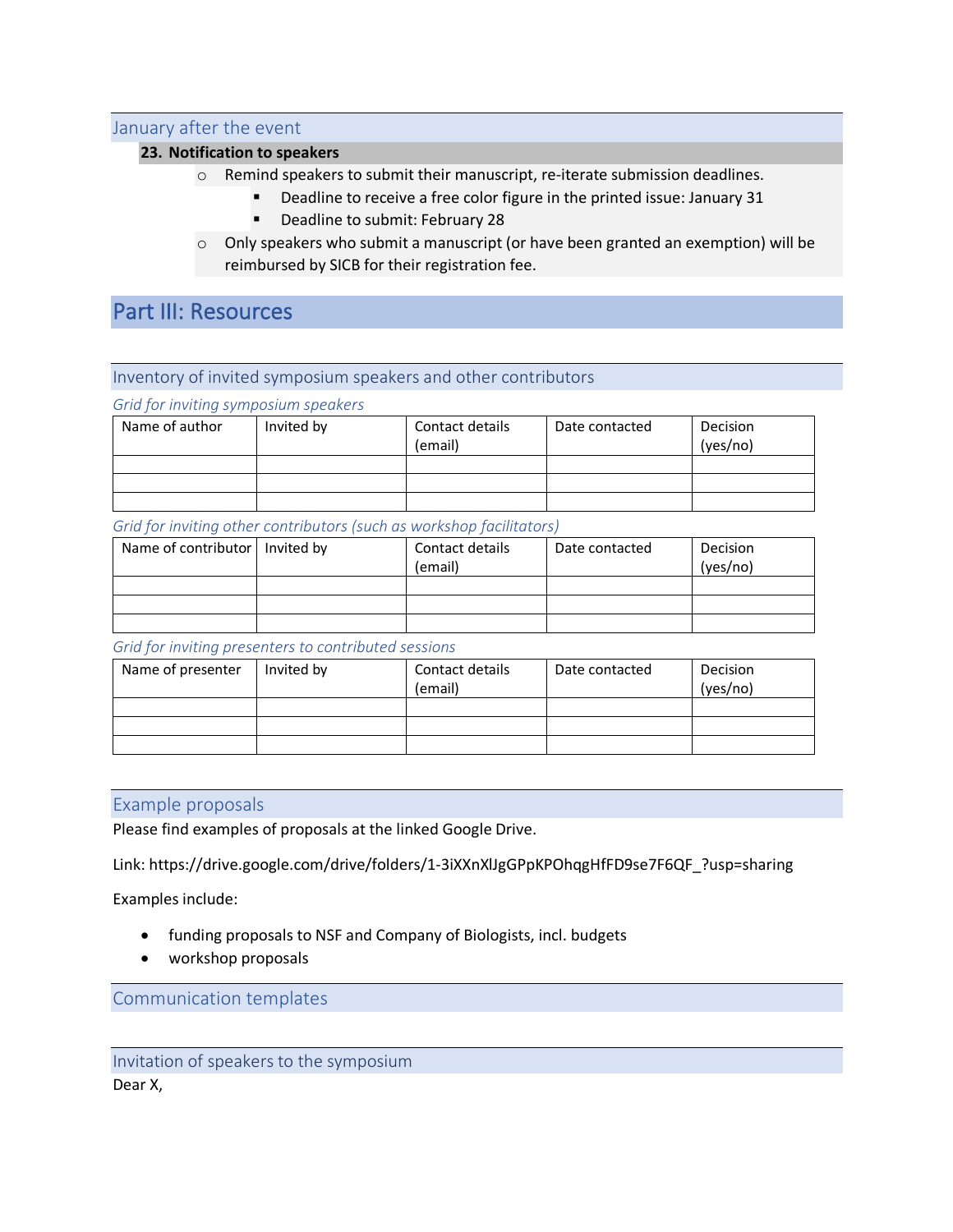On behalf of all symposium organizers, I would like to invite you (or a member of your lab) to speak at our symposium entitled [insert symposium title]. I am reaching out to you because [insert relevant text here, such as relevant expertise, recommendation or referral by a colleague, etc.].

The symposium will take place during the annual meeting of the Society for Integrative and Comparative Biology (SICB) in [insert location] from [insert conference dates].

If you are interested, please send a tentative title and indicate whether you will need financial support for travelling. We have applied for funding to support our speakers, however, we do not know yet if and, if yes, how much will be granted.

SICB requires that speakers submit a paper based on their presentation to the journal *Integrative and Comparative Biology* (ICB). ICB welcomes a wide range of article types related to your presentation. [edit text as applicable: "given the nature of our symposium highlighting emerging investigations ..., a review article about ... would certainly be appropriate"; if the speaker is unlikely to want to lead a publication, offer co-authorships.] The submission deadline typically near the time of the symposium.

Please let me know (if possible before [insert deadline, typically within 2 weeks of this notification]) if you [include or strike as applicable: or a member of your lab] would be interested in participating.

I have attached a tentative schedule and list of invited (and confirmed) speakers.

Thank you so much for considering my request. We would be very happy seeing you at our symposium!

Sincerely,

[Your name], on behalf of the Symposium Organizers

[insert organizer names here]

Notification to speakers about accepted symposium

Dear X,

We are writing with an update regarding the symposium proposal [insert symposium title] for the [insert date] annual meeting of the Society for Integrative and Comparative Biology (SICB) in [insert location] from [insert conference dates]. We are delighted to inform you that our proposal was accepted! Our symposium is tentatively scheduled for [insert date]. This email is meant to provide additional details and next steps as a speaker.

We have an exciting group of speakers who are doing innovative work in the field of [topic of your symposium]. We hope that you are still able to join us! Please confirm that you are still interested in participating by replying to this email by [insert deadline, typically within 2 weeks of this notification].

As a reminder, speakers are expected to give a 30-minute presentation during the symposium and submit a related scientific paper to *Integrative and Comparative Biology* by January 31, 2021 (can be original research or review). SICB will cover the publication fees for up to 12 pages and one free color figure. If the manuscript is not submitted on time, authors are responsible for all publication fees.

Please note that all speakers must register and pay for the 2021 annual meeting ahead of time (typically this is due early November). You will be reimbursed for your registration after the conference, pending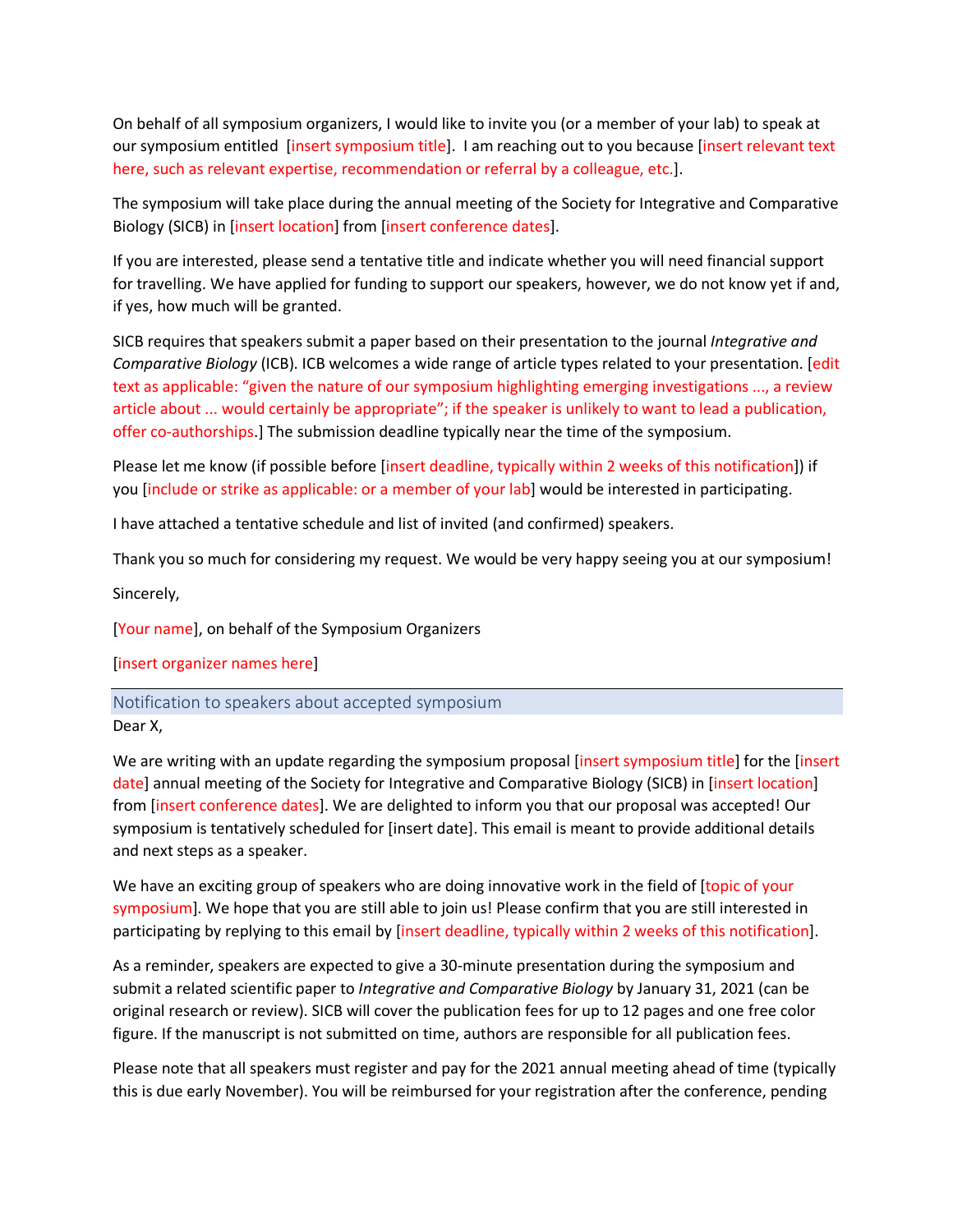the submission of your manuscript to *Integrative and Comparative Biology*. Also, the symposium organizers are actively seeking external funding to support travel costs up to \$1,000 [modify amount if applicable] per speaker. We will update you if and when additional funding becomes available. We also welcome any of your additional suggestions on sources of funding that could support this type of work.

Sincerely,

[Your name], on behalf of the Symposium Organizers

[insert organizer names here]

#### Notification to speakers about a survey Dear X,

Thank you for agreeing to participate as a speaker in the [year] SICB Symposium [title of symposium] in [location, date]. We are excited about this symposium's potential to share [insert text concerning core idea or purpose of your symposium]. We are reaching out to share an opportunity to further develop this symposium's vision and direction.

First, we are interested in seeking your opinions about current, grand challenges facing [your field] right now. Please share your ideas by completing this brief survey [insert link here] before [insert date].

Next, we hope to form small Zoom-meeting groups around specific themes that emerged from the survey responses. Each meeting group will have a symposium organizer assigned to assist in overall facilitation. Our hope is that these team meetings will foster an ongoing dialogue between our speakers, encouraging cross-pollination of ideas and resources, and ultimately lead to a more cohesive and engaging symposium for our audience. We also expect these meetings will serve as an important support for writing the article associated with your talk and possible the writing of collaborative manuscript [adjust language for your symposium]. We recognize how busy everyone is and only plan to meet on Zoom two or three times leading up to the symposium.

We look forward to receiving your input via survey. We will reach out again [insert timeline] to schedule our first Zoom meeting.

Sincerely,

[Your name], on behalf of the Symposium Organizers

[insert organizer names here]

# Survey Draft

#### **Introduction:**

- 1. What is your first and last name? [text answer]
- 2. What is your current title? [text answer]
- 3. What is your current institutional and/or professional affiliation(s)? [text answer]
- 4. What is the general topic of your talk? [multiple choice; create 3 to 6 options that suit your symposium]
- 5. What is the tentative title of your talk? [text answer]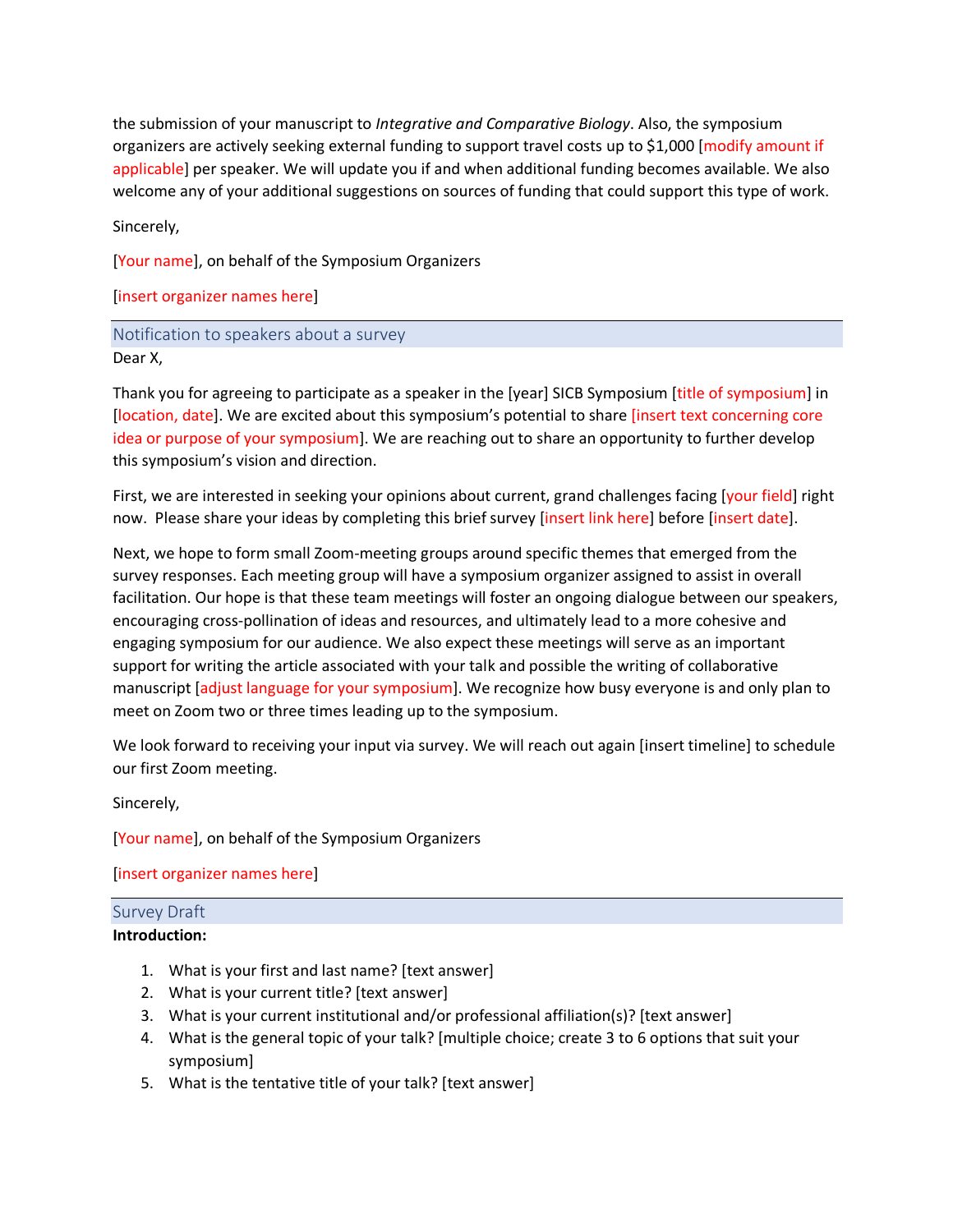#### **Successes & Challenges:**

- 1. In your opinion, what are recent successes in the field of [insert topic of your symposium]? Please be as specific as you can.
- 2. What recent work(s) are you most excited about? Why are you excited? These could include recently published journal articles, news reports, films, artwork, etc.
- 3. What is one specific challenge that you are experiencing in [insert appropriate topic] in your current role? Please be as specific as you can.
- 4. In your opinion, what are current grand challenges facing the field of [insert appropriate topic]? Please be as specific as you can.
- 5. In your opinion, what key steps are necessary to advance the field of [insert appropriate topic] in the next decade?

#### **SICB Specific:**

- 1. Are you a current member of the Society for Integrative & Comparative Biology (SICB)? [MC: Yes / No]
- 2. How many past SICB meetings have you attended? [MC: 0 / 1-3 /4-6 /7+]
- 3. Are you willing to meet 2-3 times for no more than an hour on Zoom to discuss these ideas before the 2021 symposium? [ MC: Yes / No]
- 4. Anything else you want to share?

Notification to speakers about abstract submission

Dear all,

Thank you again for agreeing to present at our symposium [symposium title].

Just a gentle reminder that the deadline to submit your abstract for our symposium is coming up.

Please submit your abstract at the SICB website through the special link for invited symposium presentations. Our symposium is number S[insert number].

The link to the meeting website is:

#### [insert link]

Please don't hesitate if you have any questions and thank you again for your participation.

[I have attached the most recent version of our speaker line-up.]

We are looking forward to your talk.

Sincerely,

[Your name], on behalf of the Symposium Organizers

[insert organizer names here]

Notification to speakers about conference registration and events Dear all,

thank you all for submitting your abstracts.